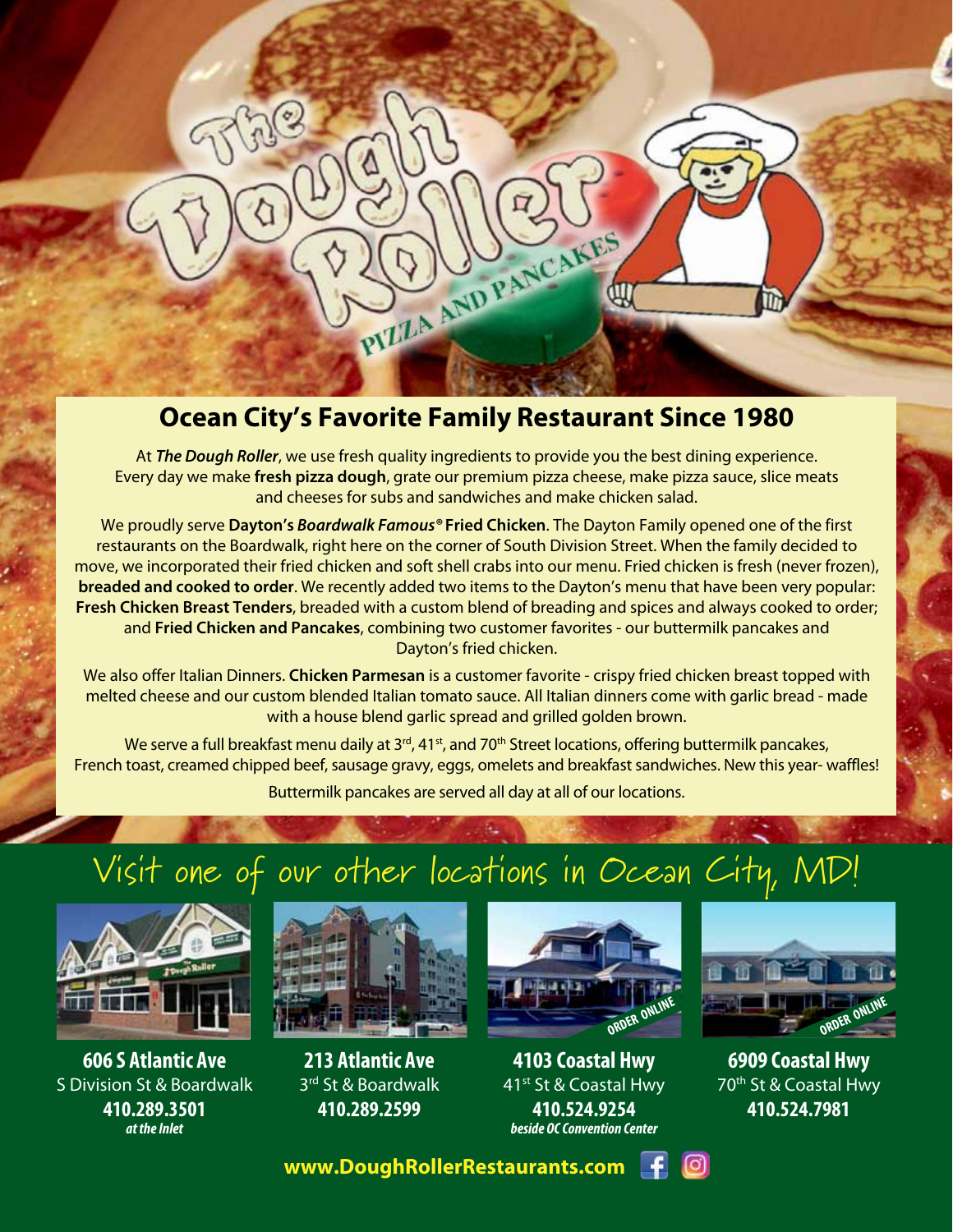# Welcome to the Dough Roller, Where Good Things are Rollin' Your Way!

## **APPETIZERS**

**French Fries** Small 4.99 Large 6.99 Add cheese, bacon, chili +2.00 each

#### **Sweet Potato Fries**

Served with marshmallow dip Small 5.99 Large 7.99

#### **Funnel Cake Fries**

Dusted with powdered sugar Small 4.49 Large 6.49

#### **Batter Dipped Onion Rings**

Served with Texas petal sauce 7.99

#### **Mozzarella Sticks**

(5) Battered mozzarella sticks served with marinara sauce 7.99

#### **Tater Tots**

Topped with melted cheese and bacon bits, with a side of sour cream 8.99

#### **Dough Roller Wings**

Fresh, locally sourced organic wings from Milford, Delaware. Fried crispy (8) 11.99

#### **Chicken Tenders**

Chicken breast tenders, freshly battered and breaded in our homemade season blend, fried golden brown 9.99

**Wings** and **Tenders** are available naked or tossed in your choice of: Old Bay®, Frank's Red Hot®, Sweet Baby Ray's® BBQ or Garlic Parmesan. Ranch or bleu cheese served on the side for dipping. Add French Fries +2.99 Add Sweet Potato Fries, Onion Rings or Mac 'n Cheese +3.99

#### **Nachos**

Crispy tortilla chips with nacho cheese, homemade chili, jalapeños, salsa and sour cream - all served on the side 11.99

#### **Crab Bites**

(4) Crab cakes bites flash fried, served with tartar sauce 10.99 Add French Fries +2.99 Add Sweet Potato Fries, Onion Rings or Mac 'n Cheese +3.99



*Ranch, Italian, Thousand Island, Honey Mustard, Bleu Cheese, Caesar, Raspberry Walnut Vinaigrette, Oil & Vinegar, House Vinaigrette*

#### **Taco Salad**

A freshly prepared taco shell filled with crisp lettuce, tomatoes and cheddar cheese, topped with your choice of our homemade chili, grilled chicken, crispy chicken, or buffalo crispy chicken. Salsa and sour cream served on the side 12.99

#### **Chef Salad**

A bed of fresh lettuce, topped with honey cured ham, turkey breast, cooper cheese, cucumbers and fresh tomato 12.99

**Tossed Salad** Small 3.99 Large 6.99 Fresh lettuce, tomato, onion, cucumber, carrots and croutons

**Caesar Salad** Small 3.99 Large 6.99 Fresh romaine lettuce topped with parmesan cheese and croutons

**Add to any Large Salad: Grilled, crispy or buffalo crispy chicken breast +5.00 Crabcake +9.00**



**Our Homemade Chicken Salad**  A foundation of crisp lettuce topped with our all white meat homemade chicken salad, cucumbers and fresh tomato 12.99



*Menus vary by location*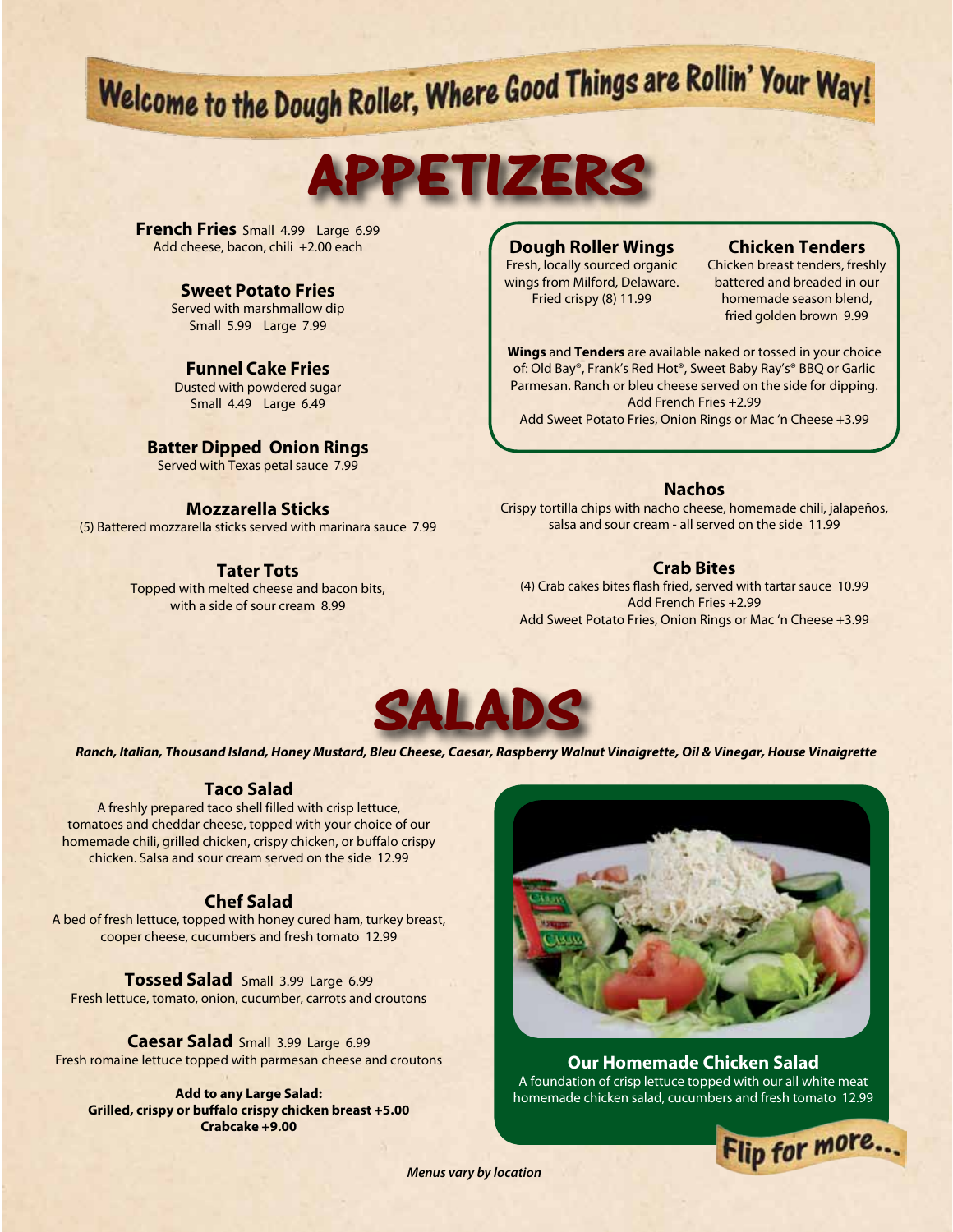

*Served with French Fries. Substitute Sweet Potato Fries, Onion Rings or Mac 'n Cheese +1.00*

#### **Homemade Crab Cake**

An Eastern Shore crab cake made in-house with fresh lump and select crab meat. Sautéed to perfection, served on a toasted roll with lettuce and tomato 14.99

#### **Turkey Reuben**

Fresh sliced turkey breast, cooper cheese, sauerkraut and Thousand Island dressing served on grilled rye bread 11.99

#### **Dough Roller Turkey Club**

Fresh sliced turkey breast covered with cooper cheese and bacon, served warm with lettuce and tomato on a toasted roll 12.99

#### **Garlic Grilled Cheese**

Panini bread and mozzarella cheese. Made with our signature garlic spread, grilled golden brown. Served with a side of Italian tomato sauce for dipping 10.99 Add pepperoni +1.00

#### **Soft Shell Crab**

Lightly battered and fried golden brown, on a toasted roll with lettuce and tomato 14.99

#### **Reuben**

Lean corned beef topped with tangy sauerkraut, melted Swiss and Thousand Islan dressing on grilled rye bread 11.99

#### **Homemade Chicken Salad**

All white meat chicken salad, made daily. On a roll with lettuce and tomato 12.99



**Fish 'n Chips**  Lightly battered haddock served without bread - the way the Brits want you to eat fish 'n chips 13.99

#### **Chicken**

Fresh chicken breast topped with melted American cheese, on a toasted roll with lettuce and tomato. Your choice of grilled or crispy chicken 11.99 Add bacon for 2.00

#### **Buffalo Chicken**

Tossed with Franks Red Hot sauce, topped with lettuce and tomato on a toasted roll. Bleu cheese dressing served on the side. Your choice of grilled or crispy chicken 12.99 Add bacon for 2.00

#### **Grilled Cheese Panini**

Grilled panini bread with American cheese 8.99 Add bacon, ham, tomato, jalapeños +2.00 each

**BLT Panini**  Bacon, lettuce, tomato and **mayonnaise** on grilled panini bread 11.99



*Served on a toasted roll with French Fries. Substitute Sweet Potato Fries, Onion Rings or Mac 'n Cheese +1.00*

#### **Cheeseburger** *Fresh* all-beef patty topped with

American cheese 10.99

#### **Bacon with a Side of Burger**

*Fresh* all-beef patty topped with bacon and American cheese 12.99



**Knife & Fork Burger** *Fresh* all-beef patty topped with cheddar cheese and our homemade chili 12.99

**HOT STUFF Burger**

*Fresh* all-beef patty topped with melted nacho cheese and spicy jalapeño peppers 12.99

#### **Mushroom & Onions Burger**

*Fresh* all-beef patty topped with sautéed mushrooms, onions and melted Swiss 12.99

#### **Pizza Burger** *Fresh* all-beef patty topped with mozzarella, pepperoni and Italian tomato sauce 12.99

#### **Western Burger**

*Fresh* all-beef patty topped with melted American, bacon and a crispy onion ring, served with a side of BBQ sauce 12.99



**1/4 Pound Hot Dog** 7.99

**Mexican Dog** Topped with melted American cheese and hot homemade chili 9.99

**American Dog** Topped with American cheese 8.99

**German Dog** Topped with tangy sauerkraut 8.99

### **PANCAKES** *Our Specialty*

*Add a side of bacon +4.29*

**Buttermilk Pancakes**  Three buttermilk pancakes 6.99 Add Chocolate Chips in the batter +2.00 Add Crispy Bacon bits in the batter +3.00

**Fried Chicken & Pancakes** Two buttermilk pancakes and two pieces of fried chicken (max one breast) 12.99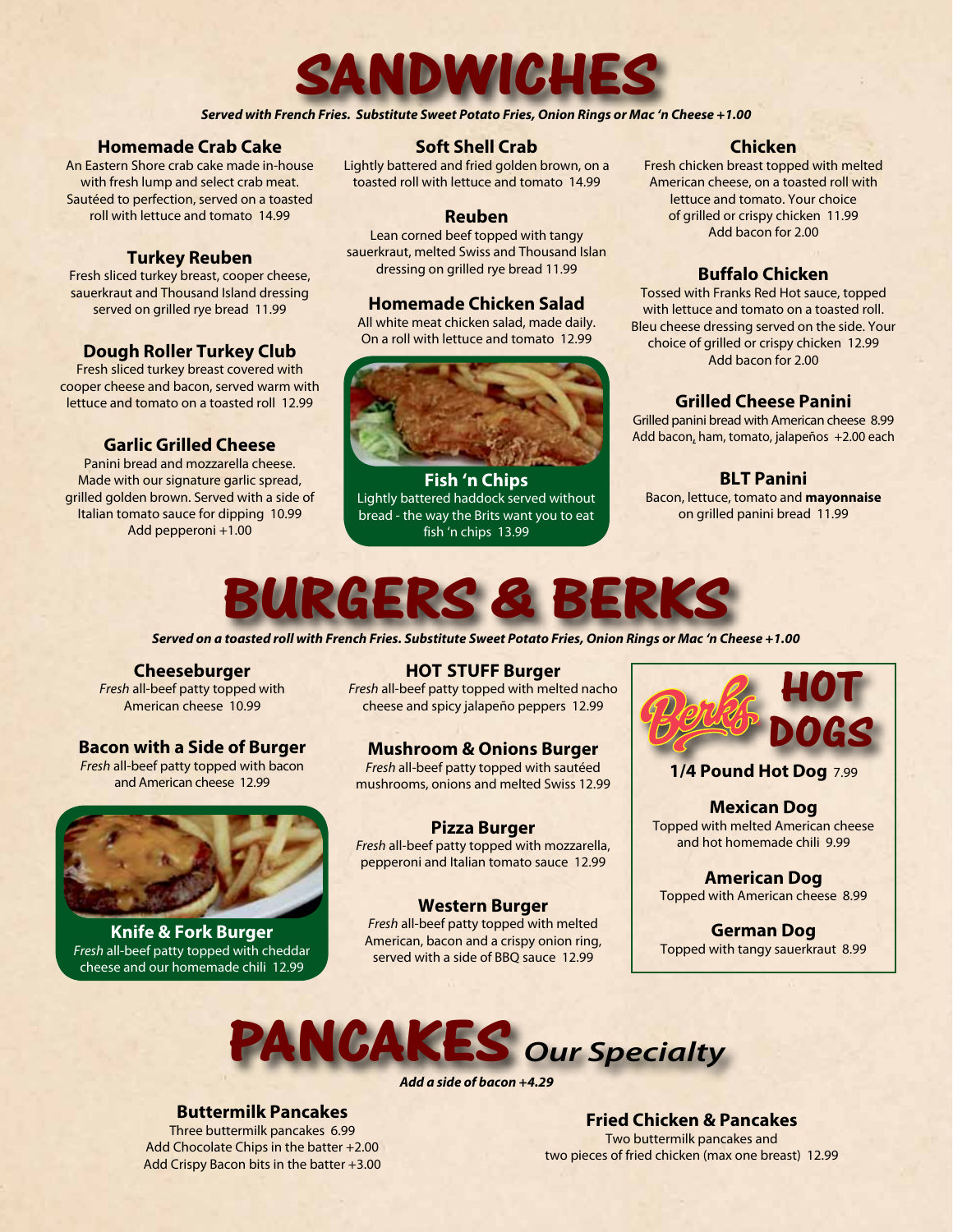

*Served on a toasted roll. Add French Fries +2.99 Add Sweet Potato Fries, Onion Rings or Mac 'n Cheese +3.99*

#### **Cheese Steak**

Thinly sliced tender steak topped with melted American cheese, fresh lettuce, tomato and onions 11.99

#### **Italian Cheese Steak**

Thinly sliced tender steak topped with sautéed sweet peppers, onions, mushrooms, melted mozzarella cheese and Italian tomato sauce 11.99

#### **Cheeseburger**

*Fresh* all-beef patties topped with melted American cheese, fresh lettuce, tomato and onion 11.99

#### **Sausage**

Locally made Italian sausage topped grilled peppers and onions, tomato sauce and melted mozzarella cheese 11.99

#### **Homemade Chicken Salad**

Fresh made all white meat chicken salad served with lettuce and tomato 11.99



**Spaghetti** With Italian tomato sauce 10.99 With two monstrous meatballs 13.99 With meat sauce 13.99 With locally made Italian sausage 13.99 With sautéed mushrooms 12.99

#### **Grilled Chicken**

Grilled chicken breast served with American cheese, lettuce and tomato 11.99

#### **Italian Chicken**

Grilled chicken breast topped with sweet peppers and onions, topped with tomato sauce and melted mozzarella cheese 11.99

#### **Chicken Parmigiana**

Lightly breaded chicken breast topped with melted mozzarella cheese and Italian tomato sauce 11.99

#### **Meatball**

(3) Meatballs smothered with Italian tomato sauce, topped with melted mozzarella cheese 11.99

#### **Veggie**

Sautéed sweet peppers, mushrooms and onions, topped with melted provolone cheese, served with fresh lettuce, tomato, oregano and Italian oil 10.99



#### **Cold Cut**

Imported ham, cooked salami, Genoa salami, Capicola ham and provolone cheese, topped with Italian oil, lettuce, tomato, oregano and onions. Available *hot* or *cold* 11.99

#### **New Yorker**

A *hot* deli sub with fresh sliced turkey breast and melted cooper cheese 11.99

#### **Rhode Island**

A *hot* deli sub with freshly sliced spicy capicola ham and melted provolone cheese, topped with lettuce, tomato, onions, oregano and Italian oil 11.99



*Served with garlic bread. Add a Tossed or Caesar salad for 2.99*

**Fettuccine Alfredo** 11.99 With chicken 15.99 With mushrooms 13.99 With chicken and mushrooms 16.99

#### **Chicken Parmigiana**

Lightly breaded chicken breast filet topped with melted cheese and Italian tomato sauce, with a side of spaghetti 14.99



*10 years and younger. Each meal comes with a kid-size drink and a toy!*

#### **Pancakes**

Two buttermilk pancakes served with two strips of bacon 7.99

**Hot Dog** Split and grilled, served on a toasted roll with french fries and apple slices 7.99

Upgrade your kid's drink to a *Rockin'* **Shirley Temple** Mist Twist, cherry juice and cherries Served with a crazy straw! +2.00

**Mac 'n Cheese** With french fries and apple slices 7.99

**Spaghetti** Topped with a meatball and Italian tomato sauce, served with bread 7.99

#### **Pizza**

One slice of cheese or pepperoni pizza, served with french fries and apple slices 7.99

**Cheeseburger** With french fries and apple slices 7.99

#### **Grilled Cheese** Homemade grilled cheese, served with french fries and apple slices 7.99

**Chicken Tenders**

With french fries and apple slices 7.99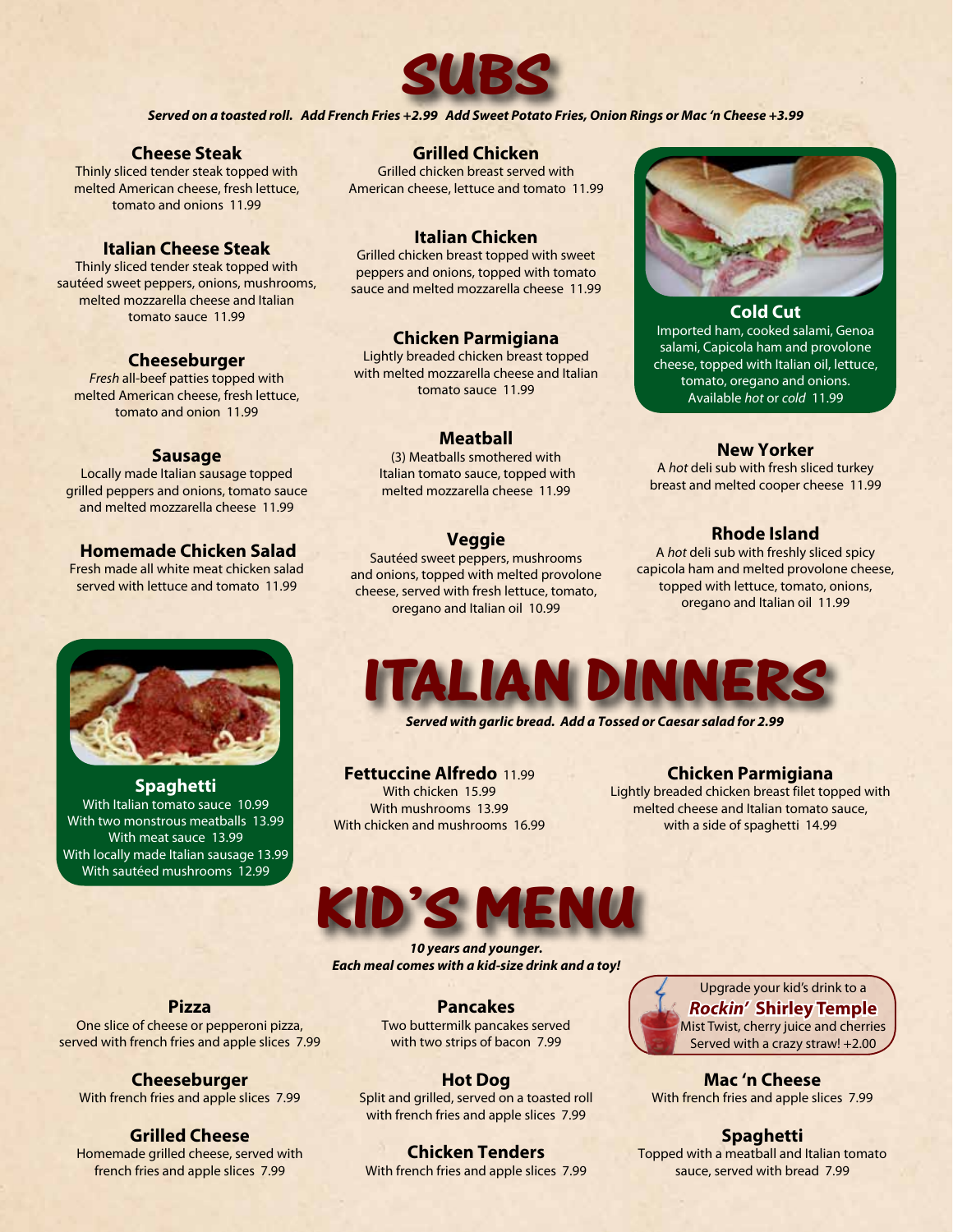### **PIZZA** *Our Specialty*

*Our dough is fresh, never frozen, made in-house. We grate our own premium cheese and make fresh pizza sauce with tomatoes and a secret blend of spices.*

**SPECIALTY PIZZAS CREATE A PIE**

**Pepperoni Obsessed**  Double pepperoni Pers. 11.99 / Med. 18.50 / Lg. 22.95

**The Dough Roller "Original"**  Sausage, sweet peppers and onions Pers. 12.99 / Med. 19.50 / Lg. 24.95

**BBQ Chicken**  Grilled chicken, tangy BBQ sauce and red onions Pers. 12.99 / Med. 20.50 / Lg. 24.95

**Buffalo Chicken**  Grilled chicken, hot sauce and red onions Pers. 12.99 / Med. 20.50 / Lg. 24.95

**Hawaiian**  Canadian bacon and pineapple Pers. 11.99 / Med. 18.50 / Lg. 22.95

**Meat Explosion**  Sausage, pepperoni, ground beef, bacon Med. 20.50 / Lg. 25.95

**Veggie**  Mushrooms, sweet peppers, onions, black olives and tomato Med. 20.50 / Lg. 25.95

#### **Dough Roller Supreme**  Tomato, ground beef, pepperoni, mushrooms,

Canadian bacon, sweet peppers and onions Med. 23.50 / Lg. 27.95

**Gluten-free pizza crust available in Personal size only for +1.00. Please note we do not have a gluten-free kitchen. All pizzas are made in the same area and baked in the same ovens.**

**Personal** Cheese 9.99 Each Topping 1.00 *No Half Toppings*

**Medium 14"-15"**  Cheese 15.50 Each Topping 1.50

**Large 17"-18"** Cheese 18.95 Each Topping 2.00

#### **Toppings**

Pepperoni Ground Beef Sausage Canadian Bacon Bacon Chicken Extra Cheese

Mushrooms Black Olives Tomato **Onion** Pineapple Sweet Peppers Jalapeños

**Slices** Cheese 3.25 Pepperoni 3.75 Mushroom 3.75 Pepperoni & Mushroom 3.95

### **DAYTON'S BOARDWALK FAMOUS FRIED CHICKEN & SEAFO**

*Chicken is freshly breaded to order. Cooking time may vary. Chicken Dinners and Seafood are served with cornbread, butter and your choice of two sides: French Fries, Sweet Potato Fries, Mac 'n Cheese, Coleslaw, Onion Rings, Small Caesar Salad, Small Tossed Salad*



**2 Piece Chicken Dinner** Choice of 2 pieces - maximum 1 breast 10.99

**4 Piece Chicken Dinner** Breast, thigh, leg & wing - maximum 1 breast 14.99

**Fried Chicken Platter** No substitutions, no sides 8 pc. 17.99 12 pc. 23.99

**Chicken Tender Dinner**

Freshly breaded chicken tenders served with your choice of dipping sauce: ranch, honey mustard or BBQ 11.99

**Breast substitution for any piece +2.00**



**Soft Shell Crab** Lightly battered and fried golden brown (1) 18.99 Platter (2) 26.99



**Shrimp** Ten large lightly breaded and fried shrimp 22.99

**Clam Strips** A very generous serving of fried clam strips, served with cocktail sauce 17.99

*Dressings: Ranch, Italian, Thousand Island, Honey Mustard, Bleu Cheese, Caesar, Raspberry Walnut Vinaigrette, Oil & Vinegar, House Vinaigrette*